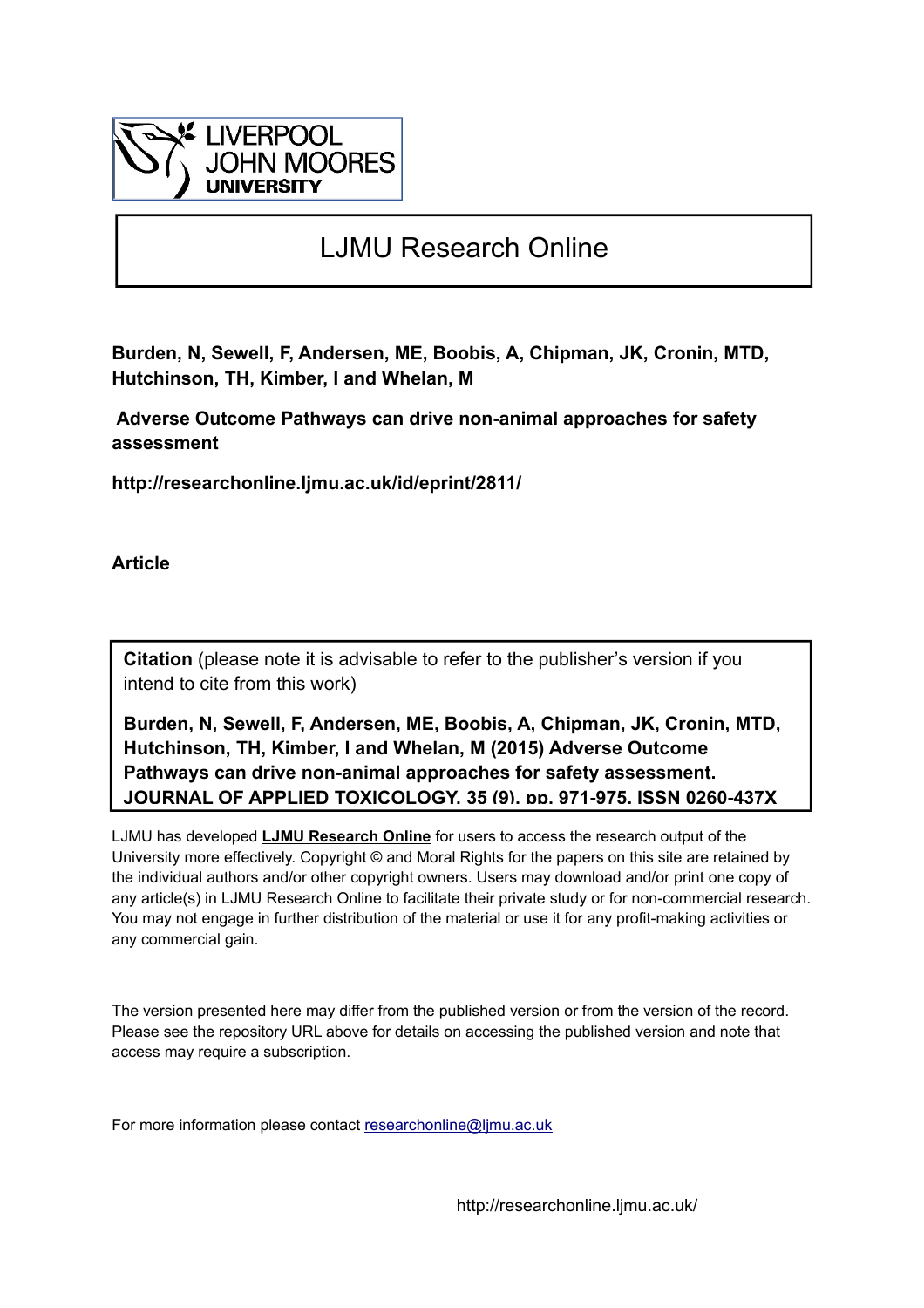(wileyonlinelibrary.com) DOI 10.1002/jat.3165

Received: 19 February 2015, **Revised: 19 March 2015,** Accepted: 19 March 2015 Published online in Wiley Online Library: 5 May 2015

# Adverse Outcome Pathways can drive non-animal approaches for safety assessment

Natalie Burden<sup>a\*†</sup>, Fiona Sewell<sup>a†</sup>, Melvin E. Andersen<sup>b</sup>, Alan Boobis<sup>c</sup>, J. Kevin Chipman<sup>d</sup>, Mark T. D. Cronin<sup>e</sup>, Thomas H. Hutchinson<sup>f</sup>, Ian Kimber<sup>g</sup> and Maurice Whelan<sup>h</sup>

ABSTRACT: Adverse Outcome Pathways (AOPs) provide an opportunity to develop new and more accurate safety assessment processes for drugs and other chemicals, and may ultimately play an important role in regulatory decision making. Not only can the development and application of AOPs pave the way for the development of improved evidence-based approaches for hazard and risk assessment, there is also the promise of a significant impact on animal welfare, with a reduced reliance on animal-based methods. The establishment of a useable and coherent knowledge framework under which AOPs will be developed and applied has been a first critical step towards realizing this opportunity. This article explores how the development of AOPs under this framework, and their application in practice, could benefit the science and practice of safety assessment, while in parallel stimulating a move away from traditional methods towards an increased acceptance of non-animal approaches. We discuss here the key areas where current, and future initiatives should be focused to enable the translation of AOPs into routine chemical safety assessment, and lasting 3Rs benefits. Copyright © 2015 The Authors. Journal of Applied Toxicology published by John Wiley & Sons Ltd.

Keywords: chemical; safety assessment; risk; pathway; AOP; mechanism of action; mode of action; toxicity; 3Rs

## Introduction

The use of a mechanistic 'Adverse Outcome Pathway' (AOP) approach has been highlighted in recent years as having the potential to improve chemical and drug safety assessment. AOPs support an understanding of how perturbation of normal biology can lead to an adverse outcome, by linking a molecular initiating event (MIE) for a drug or other chemical to an apical endpoint and subsequent organism/population effects, through a transparent, scientifically proven causal chain of events (Fig. 1).

The AOP concept is not new and has been described to varying extents under a number of guises such as 'toxicity pathways', 'mode of action' and 'mechanism of action' (NRC, 2007; Wilkinson et al., 2000; Sonich-Mullin et al., 2001). There is considerable overlap in these terms and to some degree their definitions converge, with all terms focused on understanding the underlying biological mechanisms and pathways associated with the development of adverse effects. The critical defining factor of an AOP is that it anchors the MIE to an adverse outcome, which is of importance within a regulatory context (i.e. the identification of adverse effects at an organism or population level). Therefore, an AOP must contain an appropriate level of information regarding the causal key events that link the MIE and an adverse effect. It is these unique properties which mean that AOPs could be of tangible benefit to the development of new strategies for the safety assessment of both drugs and other chemicals. Despite the fact that pharmaceuticals differ from chemicals encountered in the workplace and environment in terms of their usage and exposure, and the need to offset risk against benefit, it is apparent that AOPs offer important benefits in both areas.

AOPs are being developed to different extents worldwide. However, there is a continuing debate surrounding what is understood by the term AOP, and their intended use and application. It has been recognized that to realize their widespread use in practice, the adoption of an explicit, consensus-led framework under which AOPs are developed and applied is crucial. In addressing this, the Organisation for Economic Co-operation and Development (OECD) AOP Development Programme [\(www.oecd.](http://www.oecd.org/chemicalsafety/testing/adverse-outcome-pathways-molecular-screening-and-toxicogenomics.htm) [org/chemicalsafety/testing/adverse-outcome-pathways-molecular](http://www.oecd.org/chemicalsafety/testing/adverse-outcome-pathways-molecular-screening-and-toxicogenomics.htm)[screening-and-toxicogenomics.htm\)](http://www.oecd.org/chemicalsafety/testing/adverse-outcome-pathways-molecular-screening-and-toxicogenomics.htm) has led to the establishment

Correspondence to: Natalie Burden, NC3Rs, Gibbs Building, 215 Euston Road, London NW1 2BE, UK. E-mail: natalie.burden@nc3rs.org.uk

 $<sup>†</sup>$  These authors contributed equally to this work.</sup>

<sup>a</sup>NC3Rs, Gibbs Building, 215 Euston Road, London NW1 2BE, UK

<sup>b</sup>Hamner Institutes for Health Sciences, Research Triangle Park, North Carolina 27709, USA

<sup>c</sup>Imperial College London, Hammersmith Campus, Du Cane Road, London W12 0NN, UK

<sup>d</sup>University of Birmingham, School of Biosciences, Edgbaston, Birmingham B15 2TT, UK

<sup>e</sup> Liverpool John Moores University, School of Pharmacy and Biomolecular Sciences, Byrom Street, Liverpool L3 3AF, UK

<sup>f</sup> Plymouth University, School of Life Sciences, Drake Circus, Plymouth PL4 8AA, Uk

<sup>g</sup>University of Manchester, Oxford Road, Manchester M13 9PT, UK

h European Commission Joint Research Centre, EU Reference Laboratory for Alternatives to Animal Testing (EURL ECVAM), 20127 Ispra (VA), Italy

This is an open access article under the terms of the Creative Commons Attribution License, which permits use, distribution and reproduction in any medium, provided the original work is properly cited.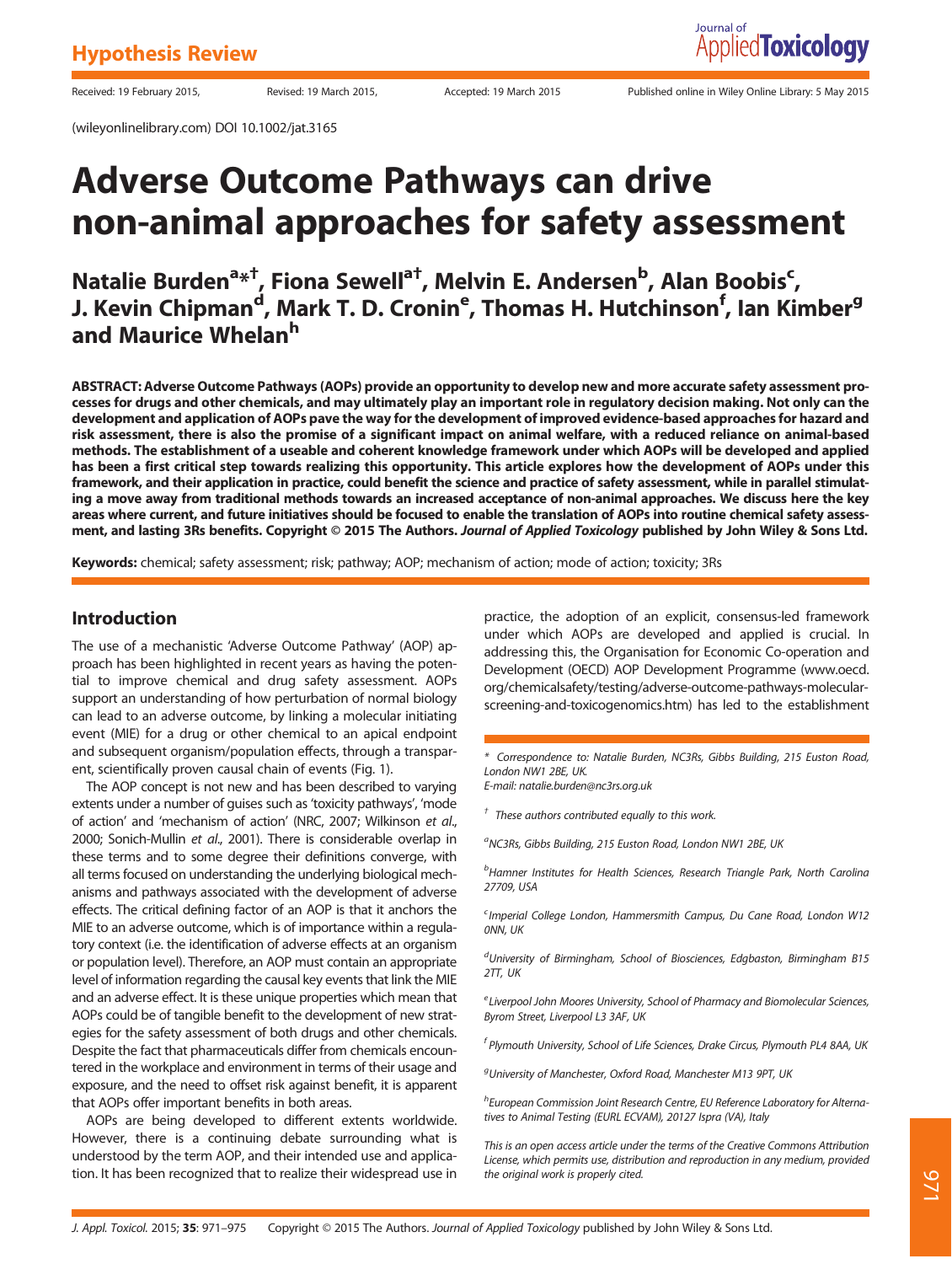

Figure 1. Schematic representation of the Adverse Outcome Pathways (AOP) with reference to examples of different pathways (adapted from an OECD figure, found at [http://www.oecd.org/chemicalsafety/testing/adverse-outcome-pathways-molecular-screening-and-toxicogenomics.htm\)](http://www.oecd.org/chemicalsafety/testing/adverse-outcome-pathways-molecular-screening-and-toxicogenomics.htm).

of such a framework. AOPs not only have the potential to transform safety assessment, but in the longer term offer benefits associated with a reduced reliance on in vivo testing in this area. Furthermore, moving away from the traditional animal models could drive an increase in the predictivity of toxicity testing. Important in this respect is an increased focus on consideration of species-relevant biology, for example through the use of human cell-based systems, and through the potential address more effectively aspects of interindividual variability.

This article explores the opportunities that the development and implementation of the AOP framework offers the toxicology community, with a focus on the potential to reduce and replace the use of animals in regulatory human and environmental safety assessment, while recognizing the hurdles that must be overcome in the coming years before these opportunities can be exploited to their maximum potential.

#### How Will the Application of AOPs Improve the Science and Practice of Safety Assessment, while Reducing our Reliance on Animal Tests?

AOPs are essentially a systematic way to organize, integrate and communicate mechanistic knowledge and information; their application holds great promise to increase the utilization of nonanimal test methods that typically provide mechanistic information, to the benefit of the process of safety assessment, providing that information is used and interpreted prudently. Once developed, AOPs can be applied in two different ways: (i) to explain an observed adverse outcome in terms of an MIE and key events (a 'top-down' approach, which is reliant on in vivo toxicology); or (ii) to predict the likely adverse outcome after determination of an MIE and downstream key events (or 'bottom-up' approach, which employs non-animal methods). A targeted focus on applying the latter would enable a shift in the practice of safety assessment away from the traditional manner of measuring apical endpoints, towards the use of biological information generated using in silico and in vitro methods to predict whether a chemical causes specific perturbations, which we are confident would lead to apical responses. As AOPs describe the sequence of key events that lead to adversity at different levels of biological organisation, high throughput in vitro approaches (such as reporter gene assays that reflect specific molecular and cellular events) can be utilized to indicate toxic potential. In this way, AOPs could provide a bridge between non-animal methods and systems toxicology, which could well improve the discipline of non-animal based safety assessment. There is also the pragmatic recognition within the toxicology

community that alternative methods will not replace in vivo methods on a like-for-like basis, and therefore AOPs will be used to form part of the scientific basis that informs and directs integrated approaches to testing and assessment (IATA; Patlewicz et al., 2014).

AOPs also provide the opportunity to extrapolate effects between species, qualitatively and quantitatively, through the identification of conserved MIEs, key events and key event relationships. The science of safety assessment would, therefore, be enhanced if AOPs could be used to extrapolate experimental outcomes accurately in populations of organisms in the environment to responses observed in humans. Furthermore, the categorical demonstration of conservation across species may decrease the numbers of different species which must be used in toxicity testing, including higher-order species such as non-human primates, and would have obvious benefits in improving the accuracy of ecotoxicological assessments. It is important to emphasize that accurate and relevant data will be required for progress towards the development and application of truly relevant methods. This might include building databases to share information on cross-species conservation.

The ongoing, iterative nature of the AOP development process means that gaps in our knowledge and the need for further research will be highlighted. Identification of the key data gaps could help to drive forward advances in non-animal approaches to help fill these gaps. There is also the opportunity for AOPs to drive novel approaches to hazard characterisation, e.g. through the development of mechanism-based biomarkers. The utility of AOPs is apparent not only in a regulatory setting – they also have potential to be used during early screens, to identify compounds/ substances that are likely to be associated with an unwanted adverse effect. There is certainly scope to use the AOPs that are in early development (i.e. less comprehensively described), in this context. Such approaches could be used for compound selection or product prioritisation, and would potentially reduce the amount of later in vivo testing carried out and reduce the severity of any responses during such testing. However, for their ultimate application in safety assessment, the methods used must be capable of providing quantifiable readouts which are informative of the 'tipping points' that propagate the pathways, and we must be confident that the tools and measures used are appropriate and fit-for-purpose.

#### What is Needed to Realise the 3Rs Benefits of the AOP Approach?

Although laudable in its intentions, the development of AOPs themselves is not enough to achieve a shift towards more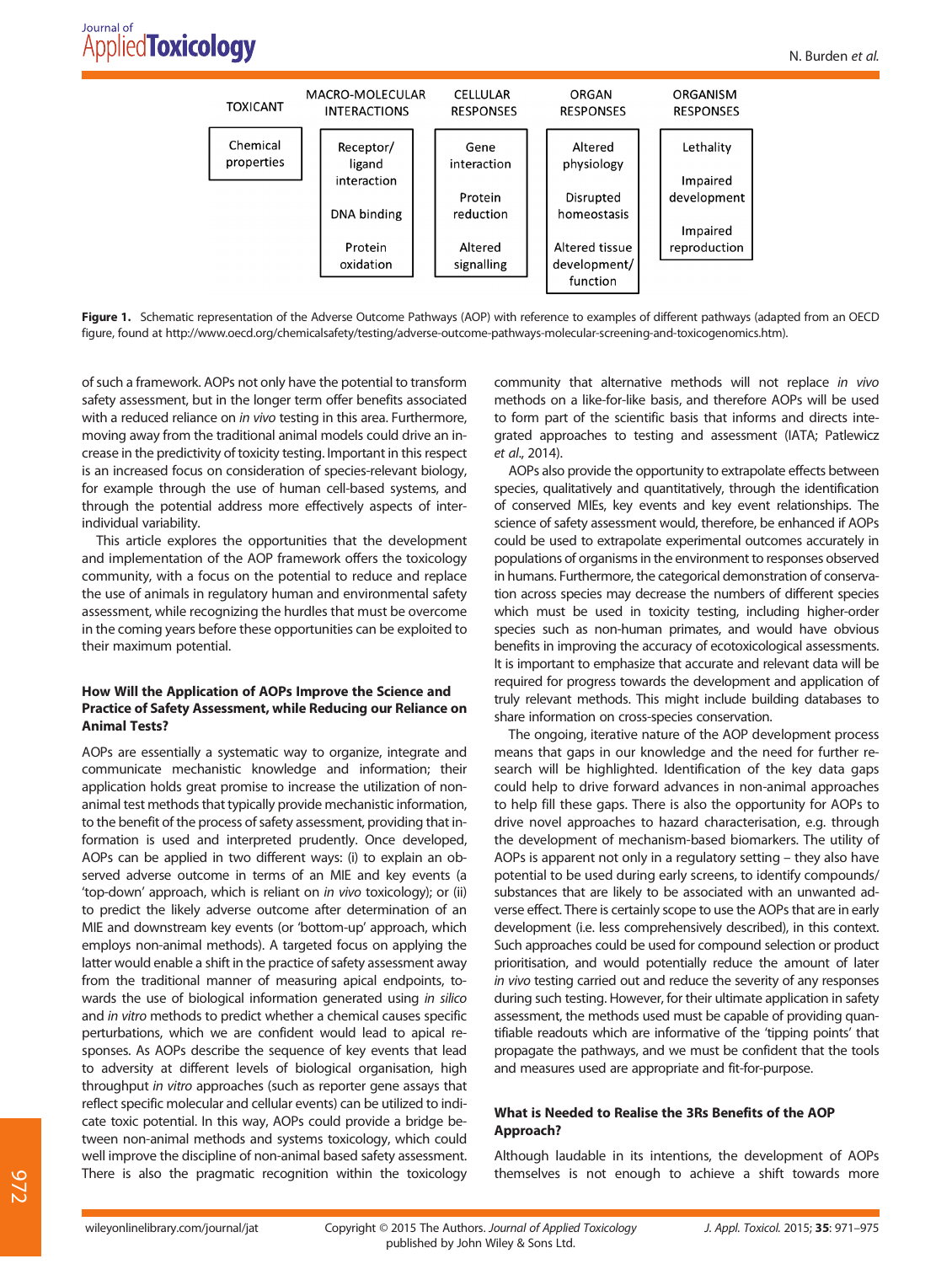mechanistic, animal-free predictions of toxicity. To have genuine utility and impact on the replacement, refinement and reduction of animals – the 3Rs – they must be organized and applied under the auspices of the framework, which has been designed to enable coherency and to be accessible across the relevant scientific disciplines. It provides a systematic and structured way of capturing, curating and evaluating mechanistic knowledge, to render it practicably useable by a variety of non-toxicology-expert users. Tools that shape this framework are now available, including the AOP Wiki and Effectopedia, which can be found within the AOP Knowledge Base (a hub established by the OECD in collaboration with the US Environmental Protection Agency (EPA), the European Commission Joint Research Centre ( JRC) and the US Army Engineer Research and Development Center (ERDC); https://aopkb. org/). These platforms represent an evolution in the development of AOPs that enable the organized collection and sharing of knowledge through international crowd-sourcing, to facilitate the transparent building of content within the AOPs currently included in the OECD's AOP Workplan. Final acceptance of the AOPs after this development process will require a more formal procedure, including independent critical review. In this way, AOPs will be developed and used in a transparent manner. Transparency in AOP development is a critical issue, particularly when considering their potential application for regulatory purposes. Such transparency will also facilitate interoperability across different areas of human toxicology and ecotoxicology, thereby facilitating widespread, global applicability. The AOP framework further provides the opportunity to link different research programmes, particularly those which focus on the avoidance of in vivo testing. Examples of these include the EU SEURAT-1 initiative (a research programme funded jointly by the European Commission and the cosmetics industry, represented by Cosmetics Europe) to fill current gaps in scientific knowledge and accelerate the development of non-animal test methods in the complex area of repeated dose toxicity (www.seurat-1.eu); and the US Tox21 programme [\(www.epa.gov/ncct/](http://www.epa.gov/ncct/Tox21) [Tox21](http://www.epa.gov/ncct/Tox21)), which pools resources from governmental organisations (NIH-NCATS, NIH-NIEHS, EPA and FDA) to use robotics technology to screen thousands of chemicals for potential toxicity, to use screening data to predict the potential toxicity of chemicals, and to develop a cost-effective approach for prioritizing the thousands of chemicals that have not undergone toxicity testing.

There are four focus areas that will be key to the successful exploitation of the AOP framework in order for it to genuinely impact on toxicology and safety assessment practice and, in turn, the 3Rs.

Exploitation of available information and data. There is generally no need to generate new animal data to begin building AOPs, as much of the mechanistic knowledge required is already available within the peer-reviewed literature. AOPs offer an effective means to distil out the essential features of this mechanistic information and make the knowledge more accessible. However, a paradigm shift may be needed to encourage scientists to share unpublished data more openly. There is also a need to increase awareness within the community about what data are already publicly available, e.g. the dissemination of information regarding accessible databases.

Harmonization of approaches. The inherent variation in the expanse and resolution of different AOPs presents a challenge, particularly with regards to the differing levels of description, depending on the available knowledge and the nature of the pathway itself. Therefore, in order for them to be successfully applied in routine practice, a consensus agreement is necessary on what level

of information is required before an AOP is deemed useable, or alternatively the widespread acceptance that the level of detail needed will vary on a case-by-case basis and agreement reached on what the minimum information requirements would be for each scenario.

Above all, it is important that the data supplied are reliable and that there is sufficient supporting evidence to prove linkage at each step of the pathway. These are not new questions – for example, see Meek et al. (2014) – and a consensus is emerging (OECD, 2013, 2014). Although only a certain minimal level of information may be required to constitute an AOP, this should not discourage the development of more comprehensive AOPs. Furthermore, AOPs should be viewed as dynamic and evolving – an AOP is never perfect or absolutely finalized – and it can be constantly updated to 'fill in the gaps' and improve understanding. It is important that all efforts in this area align with a harmonized and consistent approach.

The development of an internationally agreed approach for the development of AOPs, under the OECD framework, provides a clear methodology for informing the Test Guidelines Programme towards the identification and prioritisation of new in vitro test methods that are candidates to become OECD Test Guidelines; the OECD QSAR Toolbox Project for the identification of new methods/profilers for grouping chemicals; and OECD Hazard Assessment activities for the development of IATA, for defined hazard endpoints. It is also more likely that regulatory acceptance of non-animal (vertebrate) methods will be achieved if there has been an agreement early-on around appropriate levels of information required to build and apply an AOP, and if regulators are involved in this process.

Fostering of collaborations. The focus on establishing the underlying biological mechanisms and key events in order to build AOPs requires input across multiple scientific disciplines, providing a communication tool and an opportunity to bring together technologies and understanding across the wider scientific community, thus reaching out to new fields and creating collaboration opportunities that were not available before. This could help to catalyse the design of informative non-animal methods for toxicity testing, by identifying novel applications for technologies such as in silico, QSAR, high throughput screening and 'omics approaches, as well as to provide a platform for discussions among basic scientists, regulators, risk assessors and risk managers and industry. In addition, it is possible that the information gained from AOPs could be utilized by mathematical and computational modellers to produce more quantitative AOPs, where the key event forms the basis of quantitative dose-response models, and could provide more predictive information than the dose-responses for apical endpoints. The development and success of the framework will depend on buy-in and acceptance from multiple-disciplines, including input from regulators when deciding how this could be used for safety assessment within a regulatory context.

Engaging regulators in the acceptance of mechanistic data and alternative methods. Regulatory acceptance is a major roadblock, not only for AOPs, but in many cases for non-animal toxicity data if we are to use these approaches in the wider setting and if we expect to see real 3Rs benefits. There has been some inconsistency in the use of mechanistic/AOP information within safety assessment amongst regulators, e.g. the cancer risk assessment of TCDD (Popp et al., 2006); the time is now right to engage regulators in these discussions, and to identify where and how the differences of opinion come about. There are several questions relevant to the use of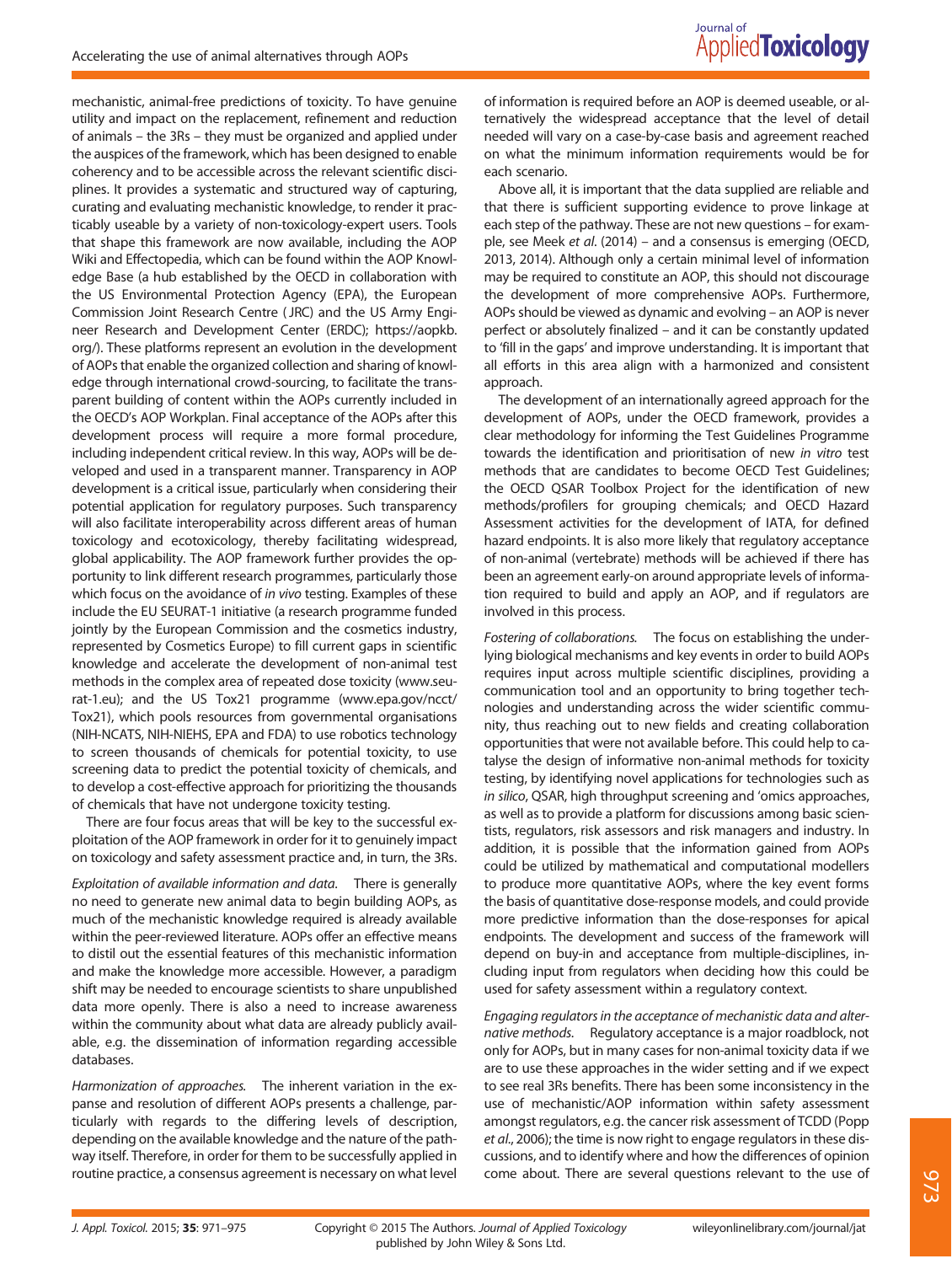AOPs in a regulatory context that must be to be answered, including: What are the weight-of-evidence considerations necessary before an AOP can be accepted? Would reduced inter-species extrapolation factors on the basis of an AOP be accepted? Moreover, would an AOP based solely on in vitro or computational data ever be acceptable as a basis for chemical safety assessment?

#### Towards the Use of AOPs in Practice

Now that the AOP framework is here, and there is subsequently much investment in AOP development, we need to consider how best to ensure that they will really be utilized and applied in practice and that the efforts thus far do not prove futile.

First, the development of AOPs should take into account their intended application. For use in a regulatory context, it is necessary to maintain a focus on the regulatory goal of the activity and to foster an appreciation that endpoints other than apical endpoints could be used for safety assessment. This will require discussion and agreement amongst relevant organisations worldwide. It is also important that the bigger picture is not ignored. For example, it is necessary that the conditions that propagate the AOP (i.e. causality) are defined, and that toxicokinetics and exposure/dose relationships are considered, as these could alter the extent to which the normal biological process is perturbed, the consequent course of events and the final adverse outcome. Efforts must be made around understanding the quantitative linkages between downstream key events, as well as accounting for inter-individual variability, and variations in key event-dose relationships.

As previously mentioned, efforts are already underway to incorporate AOPs into the process of informing and/or directing IATAs. Other ways in which AOPs could be applied for safety assessment should also be considered; for example, there is potential to use them to justify or contribute towards decisions that are made in a regulatory setting, such as in the choice of appropriate uncertainty factors or chemical-specific adjustment factors (CSAFs). Further possible applications include their use in the identification of appropriate dose metrics within safety assessment, as well as in the grouping of chemicals for cumulative safety assessment, and in category formation and read-across.

Finally, as previously alluded to, it is possible that less welldefined AOPs would be adequate for de-prioritizing molecules during the development process, through their use in screening level assessments and prioritization decisions, for example the use of potency for the MIE to rank chemicals. In this way, AOPs could be used to improve the early-screens employed for go/nogo decisions, and thus decrease the numbers of failures of compounds at later stages by helping to prioritise chemicals taken forward for more detailed assessment. There could also be the option to identify potential adversity from complex mixtures where chemical analysis alone is insufficient. One impact of their use at early development stages could be to cut down on numbers of molecules going through to in vivo test stages, or in ecotoxicology to help focus on invertebrate models, and could thus have further benefits such as the saving of significant time and resource. If used in this way, the data generated could be compared with those from the traditional regulatory toxicity tests, to help towards validation efforts, to build regulatory confidence, and to inform applicability domains.

Efforts are now underway to enable the practical application of the most well-defined AOP, that of skin sensitization initiated by covalent binding of chemical to proteins (OECD, 2012). This is a pertinent example of how the assimilation of knowledge about

underlying chemical and biological processes can be used to enable the distillation of the mechanisms into a number of key events that are proven to result in an adverse health effect in humans. The establishment of this AOP will allow for the exploitation of the various in vitro methods that have been developed to assess skin sensitization, and illustrates how collaborative efforts by the scientific community through a coordinated framework could lead to the incorporation of a mechanistic understanding into an effective risk assessment process. The next stage currently underway is the utilization of this AOP to drive development of an IATA; the aim now will be to ensure that current framework can streamline efforts to progress AOPs in other areas, to the point where they can make a meaningful contribution to safety assessment.

# Conclusion

It is clear that the well-considered use of AOPs has the potential to drive positive change in toxicology towards a reduced reliance on predictions made using vertebrate animal models and on the measurement of apical toxicity endpoints per se. The concept itself, and the widespread international uptake, is already stimulating the development of novel tools and screening methods and driving real innovation within human toxicology and ecotoxicology. However, for the true gains and a genuine 3Rs impact to be realised, we must continue to make concerted efforts to collect, integrate and organise data from relevant sources, across scientific disciplines, to realise the benefits of having a coherent framework. This will also require regulatory input, to provide advice on how information from AOPs can be used in decision making.

Even if AOPs in themselves do not come to fruition for use in a regulatory setting, the current large-scale investment into their development will undoubtedly accelerate the progress, understanding and use of non-animal methods, and could go some way towards convincing regulators to move away from relying for the most part on the traditionally used animal tests. There is no doubt that AOPs have a place in the prediction of chemical and drug toxicity; it is now time for the safety assessment community to decide how and where their application can have the greatest scientific and 3Rs benefits, and work together to enable this transition.

# Conflict of Interest

The Authors did not report any conflict of interest.

### References

- Meek ME, Boobis A, Cote I, Dellarco V, Fotakis G, Munn S, Seed J, Vickers C. 2014. New developments in the evolution and application of the WHO/IPCS framework on mode of action/species concordance analysis. J. Appl. Toxicol.: JAT 34: 1–18.
- NRC. 2007. Toxicity Testing in the 21st Century: A Vision and a Strategy. National Academies Press: Washington, D.C.
- OECD. 2012. The Adverse Outcome Pathway for Skin Sensitisation Initiated by Covalent Binding to Proteins. Part 1: Scientific Evidence. Series on Testing and Assessment No. 168.
- OECD. 2013. Guidance Document on Developing and Assessing Adverse Outcome Pathways, Series on Testing and Assessment, No. 184 (ENV/JM/ MONO(2013)6). [www.oecd.org/officialdocuments/publicdisplaydocumentpdf/](http://www.oecd.org/officialdocuments/publicdisplaydocumentpdf/?cote=env/jm/mono%282013%296&doclanguage=en) [?cote=env/jm/mono%282013%296&doclanguage=en](http://www.oecd.org/officialdocuments/publicdisplaydocumentpdf/?cote=env/jm/mono%282013%296&doclanguage=en).
- OECD. 2014. Users' Handbook Supplement to the Guidance Document for Developing and Assessing AOPs. [https://aopkb.org/common/AOP\\_](https://aopkb.org/common/AOP_Handbook.pdf) [Handbook.pdf.](https://aopkb.org/common/AOP_Handbook.pdf)
- Patlewicz G, Kuseva C, Kesova A, Popova I, Zhechev T, Pavlov T, Roberts DW, Mekenyan O. 2014. Towards AOP application--implementation of an